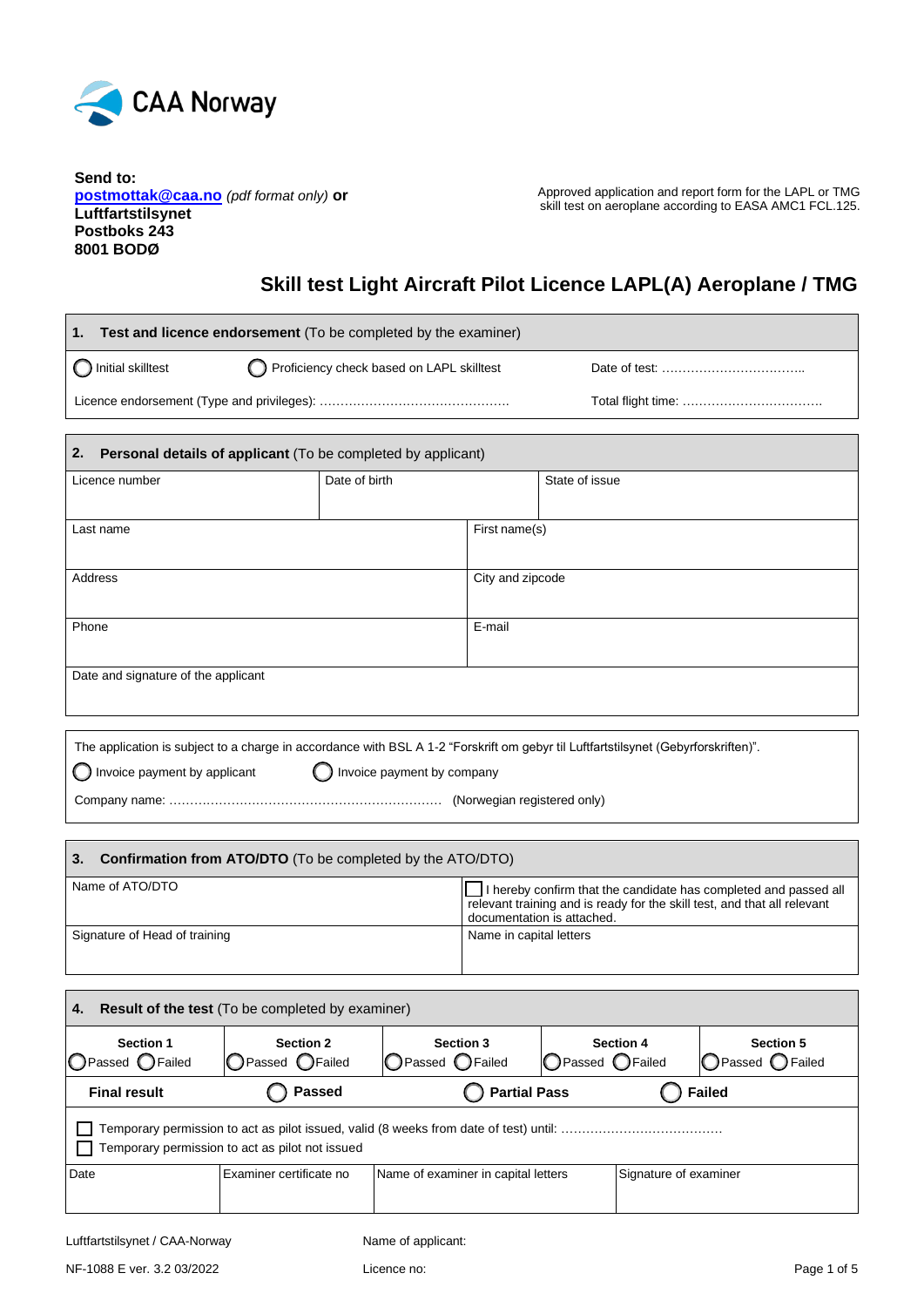| 5. Items to be completed by the ATO/DTO and checked by the examiner prior to conducting the LAPL(A) / TMG |
|-----------------------------------------------------------------------------------------------------------|
| skilltest                                                                                                 |

| Pilot logbook is checked, all flight time is correct                                                                                                                                   | Final test at ATO/DTO completed and passed |              |
|----------------------------------------------------------------------------------------------------------------------------------------------------------------------------------------|--------------------------------------------|--------------|
|                                                                                                                                                                                        |                                            |              |
| Summary of conditions and flying experience before LPL(A) / TMG skill test                                                                                                             |                                            |              |
| a) Applicant's minimum age: (MIN 17 years)                                                                                                                                             |                                            | Years:       |
| b) Medical class (acc. Part-MED)<br>class 1<br>class 2                                                                                                                                 | class 3                                    | Valid until: |
| c) Theoretical examination LAPL(A)/PPL(A)                                                                                                                                              |                                            | Passed date: |
| d) Flight instruction                                                                                                                                                                  | (MIN 30 HRS)                               | Hours:       |
| e) Dual instruction                                                                                                                                                                    | (MIN 15 HRS)                               | Hours:       |
| f) Solo flight:                                                                                                                                                                        | (MIN 6 HRS)                                | Hours:       |
| of which solo cross country                                                                                                                                                            | (MIN 3 HRS)                                | Hours:       |
| Leg 1 DEP<br><b>DEST</b>                                                                                                                                                               |                                            | NM:          |
| Leg 2 DEP<br><b>DEST</b>                                                                                                                                                               |                                            | NM:          |
| Leg 3 DEP<br><b>DEST</b>                                                                                                                                                               |                                            | NM:          |
| At least 1 cross-country flight of MIN 150 KM (80NM great circle distance) during which I full stop<br>landing at an aerodrome different from the aerodrome of departure shall be made |                                            | NM:          |
| g) Crediting of flight time according to Part FCL.110.A (specify below):                                                                                                               |                                            | Hours:       |
| Category:                                                                                                                                                                              |                                            | Hours:       |
| PIC time                                                                                                                                                                               |                                            | Hours:       |
| Amount of credit given                                                                                                                                                                 |                                            | Hours:       |

### **6. Skill test**

### **SECTION 1 PRE-FLIGHT OPERATIONS AND DEPARTURES**

Use of checklist, airmanship, control of aeroplane or TMG by external visual reference, anti/de-icing procedures, etc.

|   | ou or original anniancing, control or acropiano or Timo by external violari crononce, antifac follig procedured, ctc.<br>apply in all sections. |                         | Passed        | Failed |
|---|-------------------------------------------------------------------------------------------------------------------------------------------------|-------------------------|---------------|--------|
| a | Pre-flight documentation NOTAM and weather briefing                                                                                             |                         |               |        |
| b | Mass and balance and performance calculation                                                                                                    |                         |               |        |
| c | Aeroplane or TMG inspection and servicing                                                                                                       |                         |               |        |
| d | Engine starting and after starting procedures                                                                                                   |                         |               |        |
| e | Taxiing and aerodrome procedures, pre take-off procedures                                                                                       |                         |               |        |
|   | Take-off and after take-off checks                                                                                                              |                         |               |        |
| g | Aerodrome departure procedures                                                                                                                  |                         |               |        |
| h | ATC compliance and R/T procedures                                                                                                               |                         |               |        |
|   |                                                                                                                                                 | Examiners initials when | <b>J</b> Pass |        |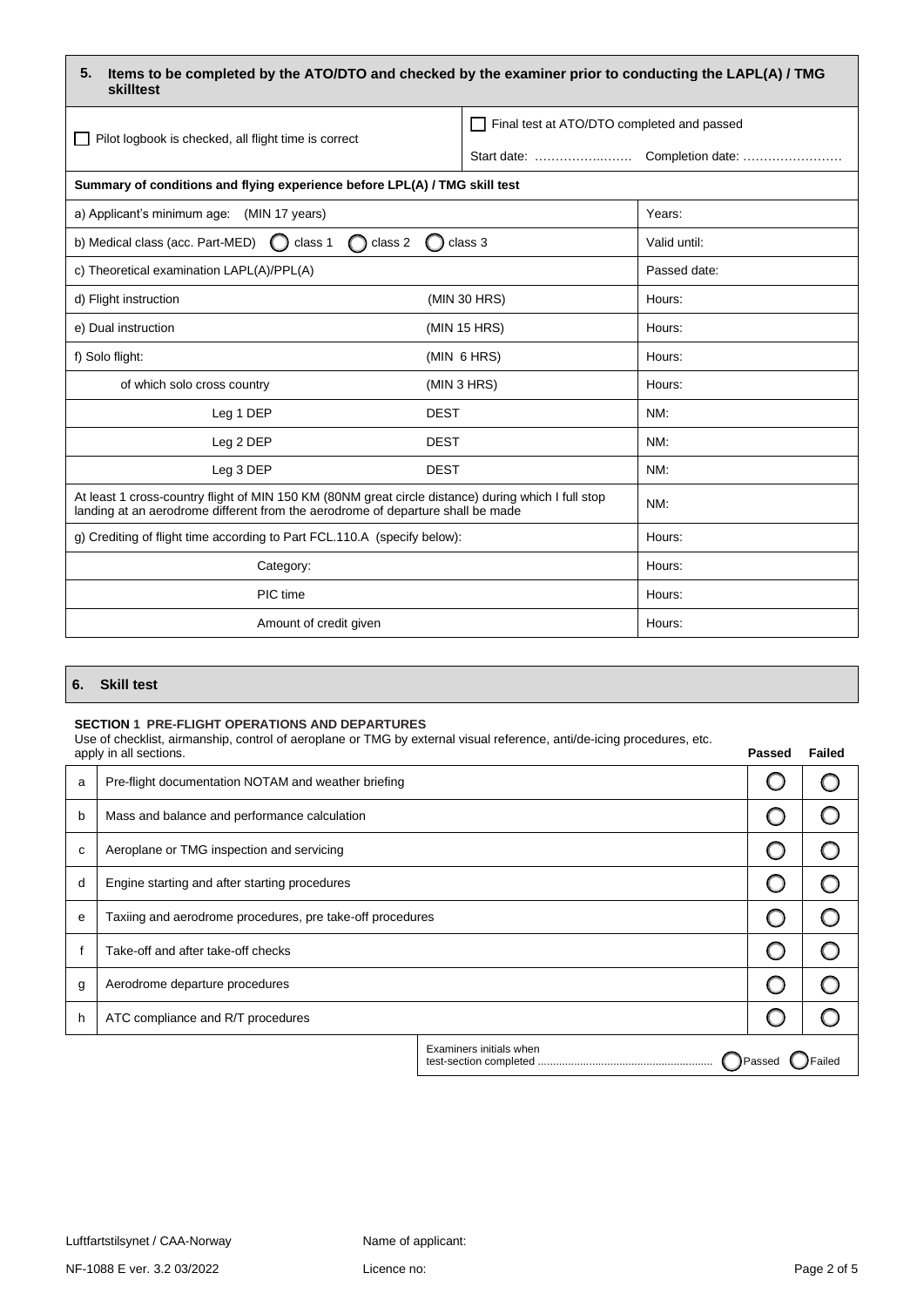## **SECTION 2 GENERAL AIRWORK**

| <b>Passed Failed</b> |  |
|----------------------|--|
|----------------------|--|

| a            | ATC liaison                                                                                                                                                                                   |                         |        |       |
|--------------|-----------------------------------------------------------------------------------------------------------------------------------------------------------------------------------------------|-------------------------|--------|-------|
| b            | Straight and level flight, with speed changes                                                                                                                                                 |                         |        |       |
| $\mathsf{C}$ | Climbing:<br>best rate of climb;<br>i.<br>ii. climbing turns;<br>iii. levelling off.                                                                                                          |                         |        |       |
| d            | Medium (30° bank) turns, look-out procedures and collision avoidance                                                                                                                          |                         |        |       |
| e            | Steep (45° bank) turns                                                                                                                                                                        |                         |        |       |
|              | Flight at critically low air speed with and without flaps                                                                                                                                     |                         |        |       |
| g            | Stalling:<br>i. clean stall and recover with power;<br>ii. approach to stall descending turn with bank angle 20°, approach configuration;<br>iii. approach to stall in landing configuration. |                         |        |       |
| h            | Descending:<br>with and without power;<br>i.<br>ii. descendig turns (steep gliding turns);<br>iii. levelling off.                                                                             |                         |        |       |
|              |                                                                                                                                                                                               | Examiners initials when | Passed | ailed |

|   | <b>SECTION 3 EN-ROUTE VFR PROCEDURES</b>                             |                         | <b>Passed</b> | Failed |
|---|----------------------------------------------------------------------|-------------------------|---------------|--------|
| a | Flight plan, dead reckoning and map reading                          |                         |               |        |
| b | Maintenance of altitude, heading and speed                           |                         |               |        |
| C | Orientation, timing and revision of ETAs and log keeping             |                         |               |        |
| d | Diversion to alternate aerodrome (planning and implementation)       |                         |               |        |
| e | Flight management (checks, fuel systems and carburettor icing, etc.) |                         |               |        |
|   | ATC liason: compliance                                               |                         |               |        |
|   |                                                                      | Examiners initials when |               |        |

### **SECTION 4 APPROACH AND LANDING PROCEDURES Passed Failed**

| Aerodrome arrival procedures<br>a<br>Collision avoidance (look-out procedures)<br>b<br>Precision landing (short field landing) and crosswind, if suitable conditions available<br>c<br>Flapless landings (if applicable)<br>d<br>Touch and go<br>е<br>Go-around from low height<br>ATC liason<br>g<br>Actions after flight<br>h<br>Examiners initials when<br>Passed |  |  |        |
|----------------------------------------------------------------------------------------------------------------------------------------------------------------------------------------------------------------------------------------------------------------------------------------------------------------------------------------------------------------------|--|--|--------|
|                                                                                                                                                                                                                                                                                                                                                                      |  |  |        |
|                                                                                                                                                                                                                                                                                                                                                                      |  |  |        |
|                                                                                                                                                                                                                                                                                                                                                                      |  |  |        |
|                                                                                                                                                                                                                                                                                                                                                                      |  |  |        |
|                                                                                                                                                                                                                                                                                                                                                                      |  |  |        |
|                                                                                                                                                                                                                                                                                                                                                                      |  |  |        |
|                                                                                                                                                                                                                                                                                                                                                                      |  |  |        |
|                                                                                                                                                                                                                                                                                                                                                                      |  |  |        |
|                                                                                                                                                                                                                                                                                                                                                                      |  |  | Failed |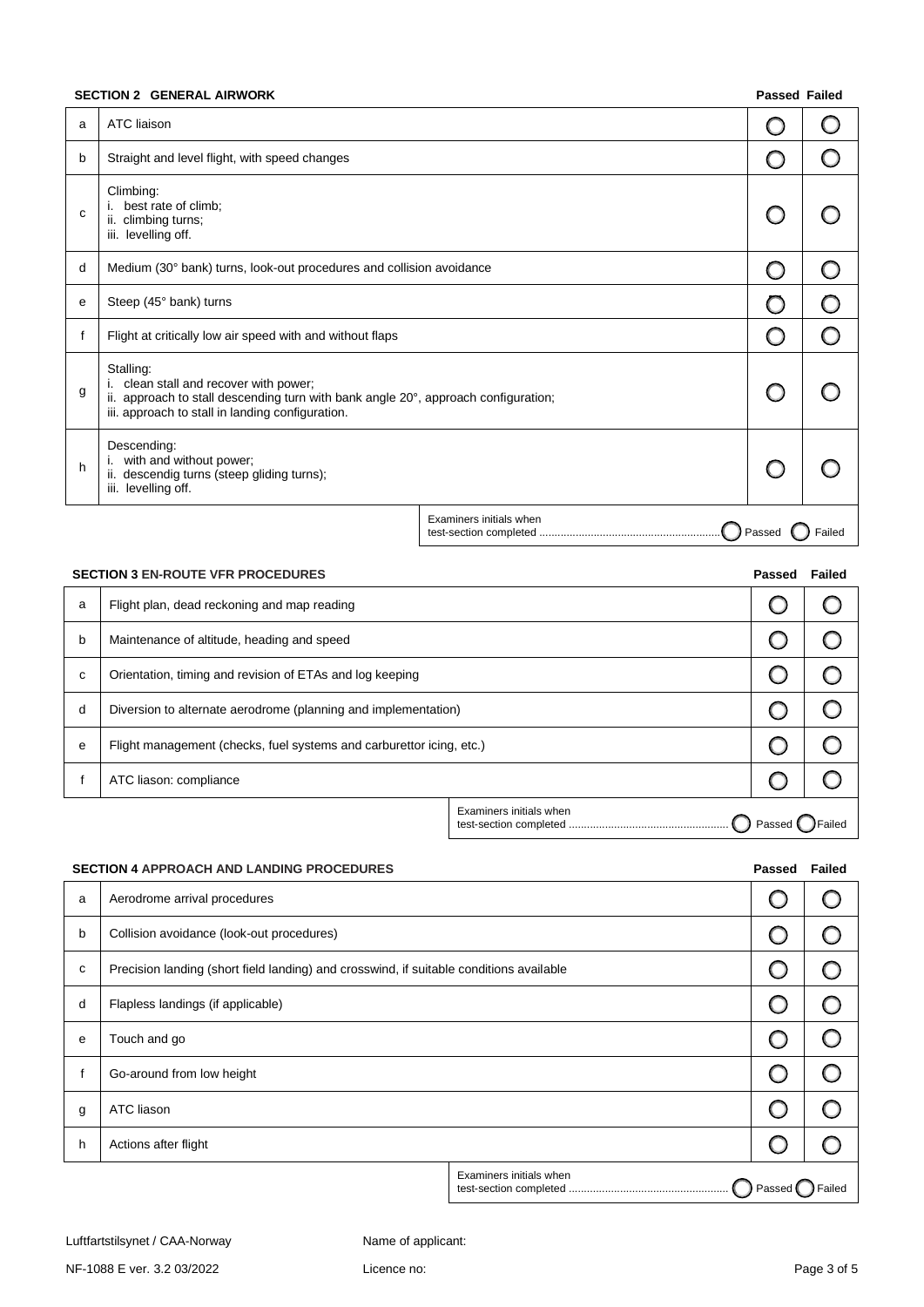# **SECTION 5 ABNORMAL AND EMERGENCY PROCEDURES**<br>This section may be combined with sections 1 through 4

| This section may be combined with sections 1 through 4 |  |  |  |
|--------------------------------------------------------|--|--|--|
|--------------------------------------------------------|--|--|--|

| This section may be combined with sections 1 through 4 |                                         |                         | <b>Passed Failed</b>                |  |
|--------------------------------------------------------|-----------------------------------------|-------------------------|-------------------------------------|--|
| a                                                      | Simulated engine failure after take-off |                         |                                     |  |
| b                                                      | *Simulated forced landing               |                         |                                     |  |
| C                                                      | *Simulated precautionary landing        |                         |                                     |  |
| d                                                      | Simulated emergencies                   |                         |                                     |  |
| е                                                      | Oral questions                          |                         |                                     |  |
|                                                        |                                         | Examiners initials when | $\bigcirc$ Passed $\bigcirc$ Failed |  |

| Details of the flight (To be completed by the examiner)<br>$\overline{7}$ . |                          |                    |           |  |
|-----------------------------------------------------------------------------|--------------------------|--------------------|-----------|--|
| Registration                                                                | Class / TMG of aeroplane | Block on           | On ground |  |
| Departure aerodrome                                                         | Destination aerodrome    | <b>Block off</b>   | Take-off  |  |
| Name of PIC during test                                                     |                          | <b>Total block</b> | Total     |  |

| 8.                                                                                      | <b>Remarks</b> (To be completed by the examiner)                                                                                                                          |      |                        |
|-----------------------------------------------------------------------------------------|---------------------------------------------------------------------------------------------------------------------------------------------------------------------------|------|------------------------|
|                                                                                         |                                                                                                                                                                           |      |                        |
|                                                                                         |                                                                                                                                                                           |      |                        |
|                                                                                         |                                                                                                                                                                           |      |                        |
|                                                                                         |                                                                                                                                                                           |      |                        |
|                                                                                         |                                                                                                                                                                           |      |                        |
|                                                                                         |                                                                                                                                                                           |      |                        |
|                                                                                         |                                                                                                                                                                           | Date | Signature of applicant |
|                                                                                         | De-briefing / taken part of comments above                                                                                                                                |      |                        |
|                                                                                         |                                                                                                                                                                           |      |                        |
| 9.<br>Verification of compliance in accordance with ARA.GEN.315 and AMC1 ARA.GEN.315(a) |                                                                                                                                                                           |      |                        |
|                                                                                         | I am not holding any personnel licence, certificate, rating, authorisation or attestation with the same scope and in the same category<br>issued in another Member State. |      |                        |
|                                                                                         | I have not applied for any personnel licence, certificate, rating, authorisation or attestation with the same scope and in the same<br>category in another Member State.  |      |                        |
|                                                                                         | I have never held any personnel licence, certificate, rating, authorisation or attestation with the same scope and in the same categrov                                   |      |                        |

|      | Thave never neig any personnel licence, centificate, rating, additionsation or attestation with the same scope and in the same categroy<br>issued in another Member State which was revoked or suspended in any other Member State.                                          |                        |  |
|------|------------------------------------------------------------------------------------------------------------------------------------------------------------------------------------------------------------------------------------------------------------------------------|------------------------|--|
|      | I hereby declare that all the statements in connection with this application are complete and correct. I understand that any false or<br>misleading statement could disqualify me from being granted a personell licence, certificate, rating, authorisation or attestation. |                        |  |
| Date |                                                                                                                                                                                                                                                                              | Signature of applicant |  |